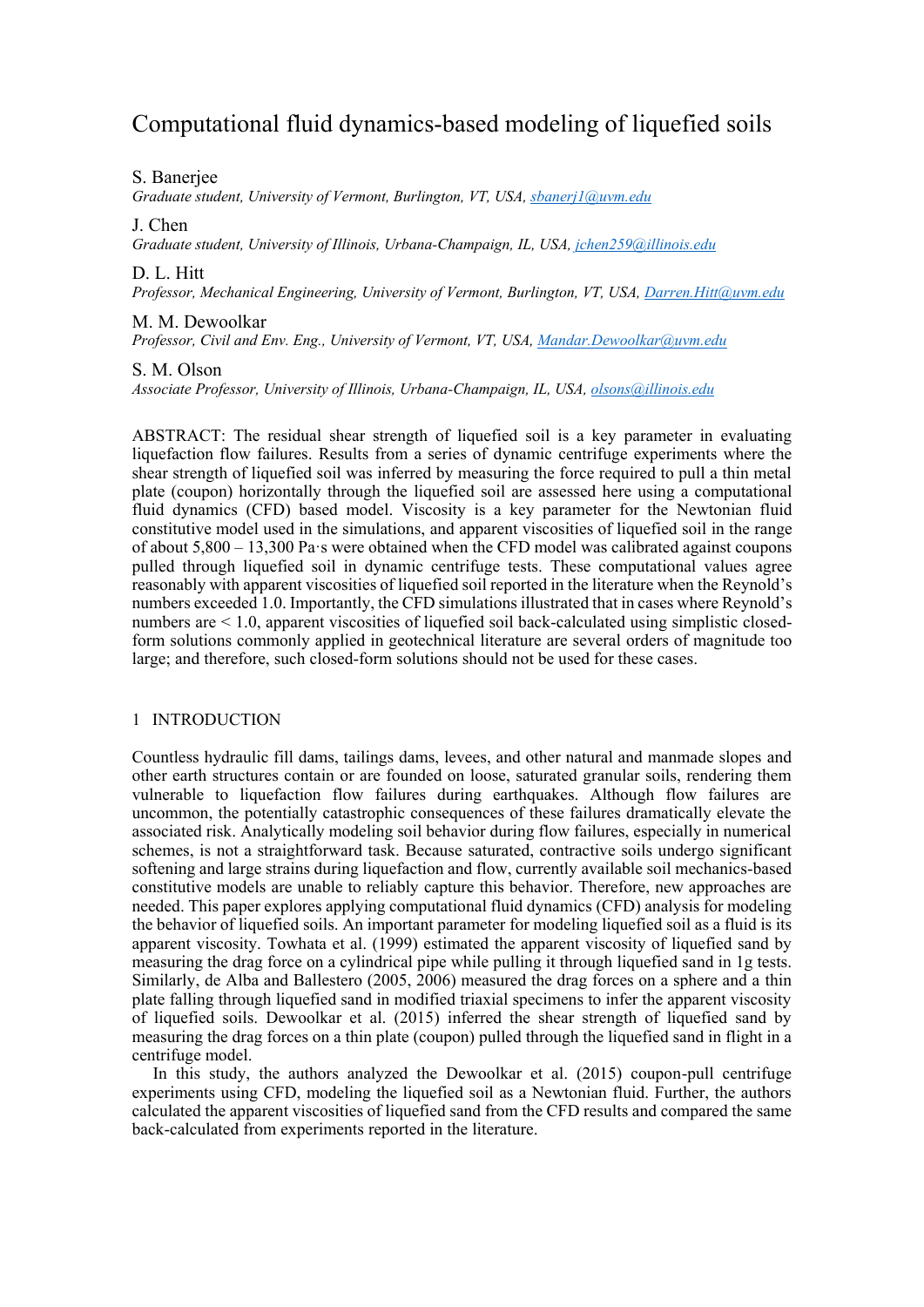#### 2 LITERATURE REVIEW

A rheological approach has been employed by numerous researchers to quantify the residual strength of liquefied soils interpreted from small-scale 1g and centrifuge physical models as well as triaxial tests. In many of these tests, embedded objects (e.g., sphere, flat plate, and cylinder) were pulled through the soil after inducing liquefaction. Common considerations were that liquefaction should be maintained during the movement of the object and the object should move far enough to mobilize large strains in the liquefied soil.

Towhata et al. (1999) measured drag force on an embedded cylinder pulled laterally through a 1g model of saturated sand that was liquefied by shaking. Free-field pore pressure transducers located in the model soil confirmed that the soil remained liquefied during the movement of the cylinder. This study showed that the drag force measured while the excess pore pressure remained high increased with the velocity of cylinder movement. Given the low Reynolds number (Re) of the flow, Towhata et al. (1999) used the following equation based on the Stokes's drag law to estimate the apparent viscosity of the liquefied soil:

$$
D_{\text{cylinder}} = \frac{4\pi\mu VL}{2.002 - \ln(\rho V d / \mu)}
$$
\n(1)

where  $D_{\text{cylinder}} = \text{drag force}, \mu = \text{apparent viscosity}, V = \text{cylinder velocity}, L = \text{cylinder length}, \rho =$ soil density, and  $d =$  cylinder diameter. Equation 1 yielded apparent viscosities of 100 to 2,600 Pa·s for the liquefied sand. Towhata et al. (1999) also reported apparent viscosities inferred from other similar studies, which are summarized in Table 1.

Hwang et al. (2006) measured drag forces on a sphere sinking in liquefied soil and by pulling a cylinder through liquefied soil. Initial relative densities of the soils ranged from 34 to 64%. Liquefaction was induced by impact and upward seepage, respectively. To estimate apparent viscosity, Hwang et al. (2006) used Equation (1) for the cylinder test and the following equation based on Stokes's drag law for the sphere tests (White 1979):

$$
D_{\text{sphere}} = 3\pi\mu dV \tag{2}
$$

where  $d$  = sphere diameter,  $V$  = sphere velocity. The apparent viscosities ranged from 6,340 to 11,610 Pa·s in the sphere tests and 1,100 to 5,000 Pa·s in the cylinder tests are significantly larger than those estimated by Towhata et al. (1999). In addition, the apparent viscosities at different pulling speeds of the cylinder showed a shear thinning behavior, i.e., apparent viscosity decreased with increasing pulling speed. As a result, Hwang et al. (2006) concluded that liquefied soil behaves like non-Newtonian fluid.

de Alba and Ballestero (2005, 2006) recognized some of the limitations of small-scale 1g model tests (unrealistically low stress levels and difficulty in maintaining undrained conditions) and experimented with a 1.27 cm diameter sphere and a 2.54 cm x 2.54 cm x 0.16 cm flat plate (coupon) displacing axially, pulled by a deadweight, through triaxial specimens (7.1 cm in diameter and 24 cm in height) of saturated sand, after inducing liquefaction by cyclic loading. These tests were conducted under equal all-around consolidation stresses of 70 and 140 kPa – significantly greater than those in small-scale 1g physical models. Undrained conditions were maintained during their tests. Test results indicated that liquefied soils exhibit a viscous behavior where the drag force on the sphere or coupon increased and the apparent viscosity decreased as the velocity increased, and similar to Hwang et al. (2006), they concluded that liquefied soil may be regarded as a non-Newtonian fluid. Considering the Reynolds number mobilized during their tests, de Alba and Ballestero (2005) recommended the use of a coupon instead of a sphere so that the flow remained laminar over a much larger range of velocities.

Interestingly, de Alba and Ballestero (2005, 2006) observed that the drag force stabilized once the object reached a velocity around 50 cm/s. Apparent viscosities calculated in that stabilized range are typically within  $30 - 1,500$  Pa·s, obtained by Equations (2) and the following equation for a plate (Schlichting 1979):

$$
D_{\text{coupon}} = 1.328 B L^{1/2} V^{3/2} \mu^{1/2} \rho^{1/2}
$$
\n(3)

where  $B =$  coupon width,  $L =$  coupon length and  $V =$  coupon velocity.

Table 1 summarizes apparent viscosities of liquefied soils back-calculated from varioussources including the experiments described above. One estimate is based on the subsidence of Niigata Airport Building in 1964 (Towhata and Horikoshi 1997) while others are based on modified triaxi-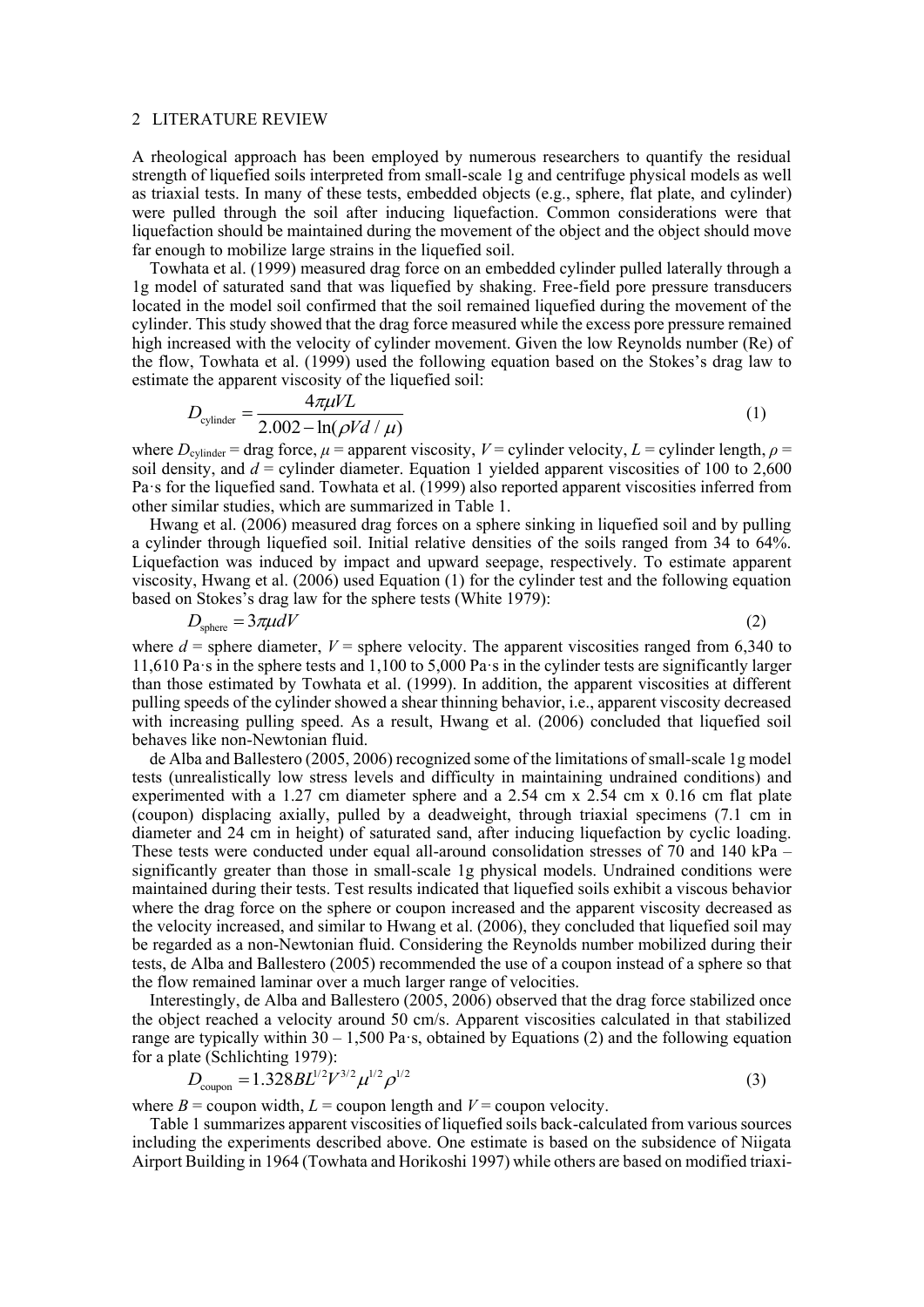| Reference                                                                     | Test type                                      | Method of liquefaction  | Velocity        | Dr                          | Apparent<br>Viscosity |
|-------------------------------------------------------------------------------|------------------------------------------------|-------------------------|-----------------|-----------------------------|-----------------------|
|                                                                               |                                                |                         | $\text{(cm/s)}$ | (%)                         | $(Pa \cdot s)$        |
| de Alba and Ballestero (2005)                                                 | Triaxial cell, pulling coupon                  | Cyclic loading          | up to $160$     | $(-30)-30$                  | 40-1,500              |
| de Alba and Ballestero (2006)                                                 | Triaxial cell, pulling sphere                  | Cyclic loading          | up to $110$     | 30                          | $30 - 140$            |
| Towhata et al. (1999)                                                         | 1-g, pulling cylinder<br>1-g, pulling cylinder | Shaking                 | $0.3 - 1.9$     | $(-20)-30$<br>$(-30)-(-20)$ | 510-2,600<br>130-660  |
| Hwang et al. (2006)                                                           | 1-g, sinking sphere                            | Impact                  | $2.5 - 5$       | 34-64                       | 6,340-11,610          |
|                                                                               | 1-g, pulling cylinder                          | Upward seepage          | 2.03-8.61       | 34                          | 1100-5,000            |
| The following data reported by Towhata et al. (1999) are iterated here:       |                                                |                         |                 |                             |                       |
| Miyajima et al. (1994a)                                                       | 1-g, sinking sphere                            | Shaking                 |                 |                             |                       |
| Miyajima et al. (1994b)                                                       | 1-g, pulling sphere                            | <b>Boiling</b>          |                 |                             | 70-400                |
| Miyajima et al. (1995)                                                        | 1-g, sinking sphere                            | Shaking                 | $1 - 5.2$       |                             | 108                   |
| Ohtomo et al. (1993)                                                          | 1-g, pulling sphere                            | <b>Boiling</b>          |                 | 50                          | 1000                  |
| Sato et al. (1994a)                                                           | 1-g, pulling sphere                            | Shaking                 | $1-6$           | $10 - 50$                   | up to $5,000$         |
|                                                                               | 1-g, pulling cylinder                          | Shaking                 | $1 - 5$         | $25 - 45$                   | up to $8,000$         |
| Sato et al. (1994b)                                                           | 50-g, flow of slope                            | Shaking                 |                 | $25 - 30$                   | 2,800-4,000           |
| Sasaki et al. (1997)                                                          | 1-g, subsidence of foundation                  | Shaking                 |                 | 28-44                       | 110-230               |
| Towhata and Horikoshi (1997)                                                  | Subsidence of prototype building foundation    | 1964 Niigata earthquake | $\overline{a}$  |                             | 2.5-500               |
| Takada and Nagai (1987)                                                       | 1-g, sinking sphere                            | Shaking                 |                 |                             | 500-8,000             |
|                                                                               | 1-g, pulling sphere during shaking             | Shaking                 |                 | $35 - 60$                   | $2 - 14$              |
| Yuasa et al. (1994)                                                           | 1-g, pulling sphere after shaking              | Shaking                 |                 | 30-50                       | $16 - 20$             |
|                                                                               | 1-g, viscometer                                | Boiling                 |                 | 20-50                       | $0.25 - 40$           |
| Toyota (1995)                                                                 | 1-g, flow of slope                             | Impact                  |                 | $(-20)-7$                   | 100-200               |
| The following were reported by Hwang et al. (2006) and Towhata et al. (1999): |                                                |                         |                 |                             |                       |
| Hamada and O'Roorke (1992)                                                    | 1-g, pulling sphere                            | Unknown                 |                 | 34                          | 300-5,000             |
| Hamada et al. (1993)                                                          | 1-g, pulling cylinder, pile, sphere            | Unknown                 |                 |                             | up to $8,000$         |
|                                                                               | $1-g$ , sphere                                 | Shaking                 | $0.25 - 1.5$    | $27 - 51$                   | 14.7-30.4             |
| Kawakami et al. (1994)                                                        | 1-g, viscometer                                | Upward seepage          | $1.5 - 4.5$ rpm | 20-50                       | $0.24 - 39$           |
|                                                                               | Large ground displacement experiment           | <b>Shaking</b>          |                 |                             | 147-981               |
| Towhata et al. (1992)                                                         | Flow of slope                                  |                         |                 | 38                          | 900                   |
| Vargas and Towhata (1995)                                                     | 1-g, pulling cylinder                          | Shaking                 | up to $1.9$     | $(-30)-30$                  | 90-1,510              |
| Zhang et al. $(1994)$                                                         | Undrained triaxial test                        | Cyclic loading          | $10 - 60\%$     |                             | 3,600-8,900           |

Table 1 Summary of apparent viscosities of liquefied soils estimated from 1g physical model tests, triaxial tests and case studies reported in the literature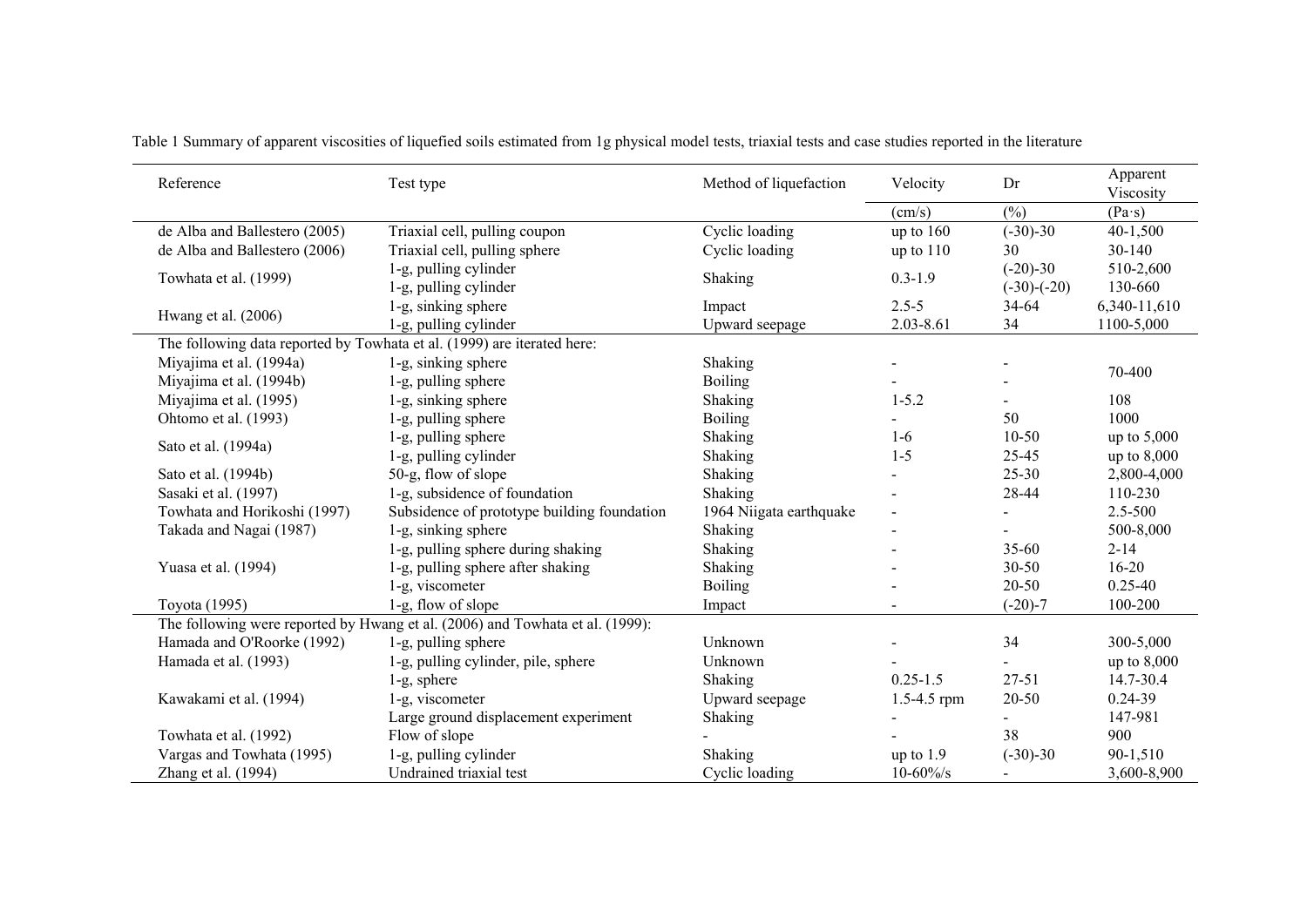-al tests (de Alba and Ballestero 2005, 2006) and 1g physical model tests (Towhata et al. 1999, Hwang et al. 2006). As expected, the back-calculated apparent viscosities reported in Table 1 show significant scatter. This scatter can be attributed to uncertainties involved in case history analysis, variations in effective stress, drainage conditions, sand relative density, deviation from closed-form solutions (i.e., turbulent flow), and variable strain rates, among other variations.

Figure 1 presents the apparent viscosities summarized in Table 1 with respect to relative density. Despite the scatter, most of the back-calculated apparent viscosities fall within a wide range of about 30 to 3000 Pa·s. In comparison, the viscosity of water at  $20^{\circ}$ C is 0.001 Pa·s. Therefore, the apparent viscosity of liquefied soil may be 4 to 6 orders of magnitude larger than that of water.



Figure 1. Apparent viscosities of liquefied sand back-calculated from modified triaxial tests, 1g physical model tests, dynamic centrifuge tests, and field case histories.

# 3 AVAILABLE DYNAMIC CENTRIFUGE TEST RESULTS

Inspired by the de Alba and Ballestero (2005, 2006) experiments, Dewoolkar et al. (2015) pulled a coupon (76.2 mm long, 25.4 mm wide, and 2.25 mm thick) horizontally through a saturated sand model in dynamic centrifuge models using a motor assembly mounted on top of the model container (121.9 cm length x 30.5 cm width x 43.5 cm height). Six coupon-pull experiments were successful. These experiments were done at two different g levels; 25g and 50g, and the coupon was pulled at three different speeds 5 cm/s, 30 cm/s and 60 cm/s. The increased g-level and the use of viscous methylcellulose as the pore fluid resulted in more realistic effective stresses and maintained high excess pore pressures longer after the shaking ceased. The coupon pulling (drag) force was measured using a torque transducer integrated with the motor assembly. The measured force increased as the coupon pull was initiated. As the centrifuge model was shaken, excess pore pressure increased and the measured pulling force dropped rapidly and stabilized at a minimum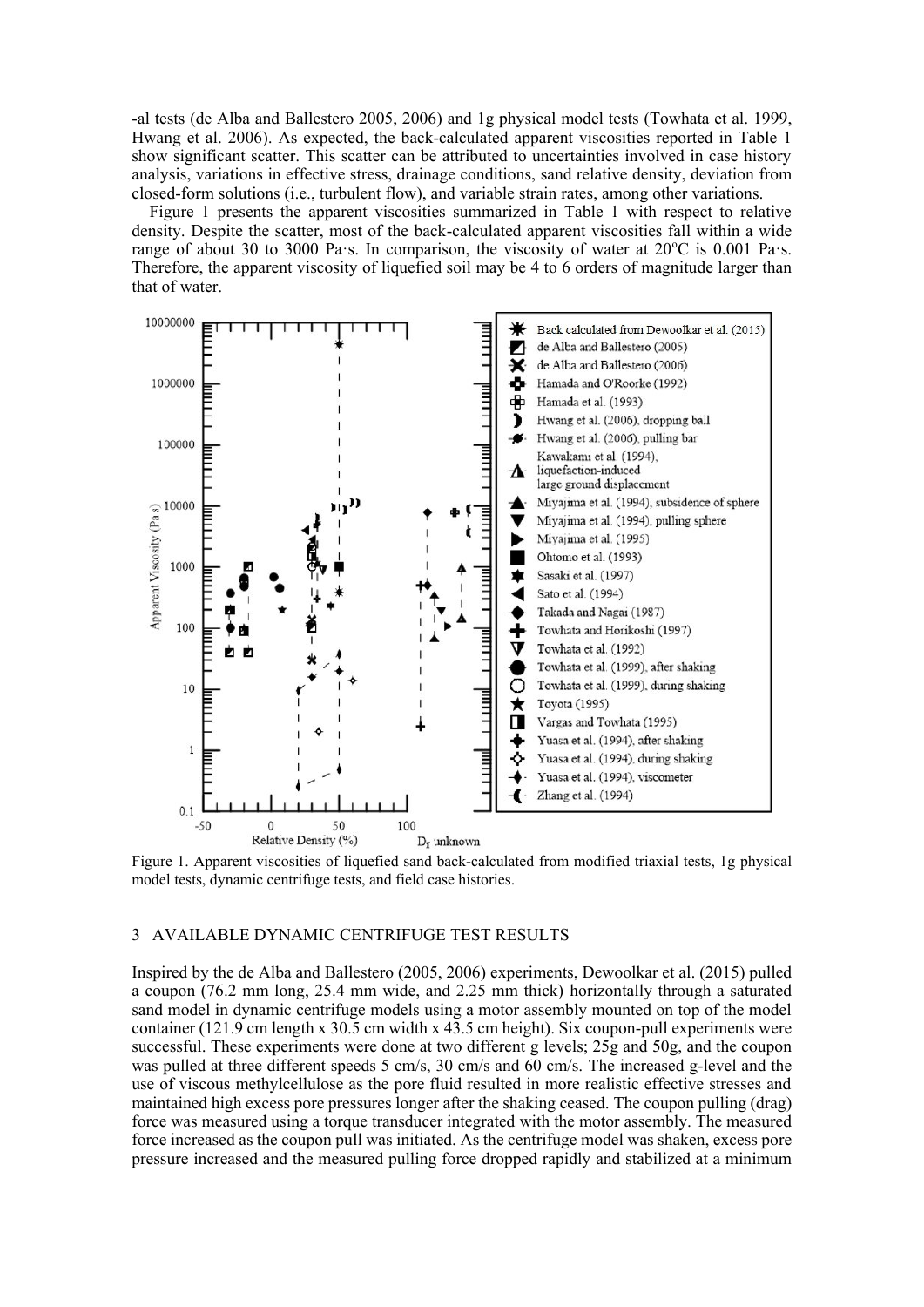value after the shaking ceased. Dewoolkar et al. (2015) used the minimum pulling force mobilized after liquefaction to infer the residual shear strength of the liquefied sand.

The apparent viscosities of the liquefied sands in the centrifuge tests of Dewoolkar et al. (2015) are estimated here using Equation (3), with measured drag forces reduced to exclude forces on the leading edge and transverse surfaces of the coupon. Computed apparent viscosities ranged from around 400 Pa·s for high coupon velocity (30 and 60 cm/s) to over  $10^6$  Pa·s for low coupon velocity (5 cm/s). The apparent viscosity for low coupon velocity is quite large; however, de Alba and Ballestero (2005) suggested that back-calculated apparent viscosity can be on the order of  $10<sup>6</sup>$ Pa·s for small strain rates, which is consistent with the low coupon pull velocity tests from Dewoolkar et al. (2015).

# 4 COMPUTATIONAL FLUID DYNAMICS MODEL

A numerical model of the Dewoolkar et al. (2015) experiments was developed using CFD techniques. For simplicity, a 2-D model was assumed that represents plain strain conditions; clearly this assumption deviates from the finite aspect ratio of an actual coupon and does not incorporate any edge effects associated with a finite width. We posit that the side wall shear force contribution is likely to be a fraction of the overall force acting on the coupon. This hypothesis is based on the fact that the side areas represent < 9% of the total surface area of the coupon. Assuming the shear stresses on the sides are of similar order of magnitude as the top/bottom surfaces, it follows their contribution to the total force will be relatively minor.

For the CFD model, an Eulerian reference frame was chosen that moves with the coupon so that the coupon appears stationary and the liquefied soil flows over the coupon; this is dynamically equivalent to a moving coupon in a quiescent fluid. Transient effects of the coupon start-up acceleration were not considered and a steady-state condition was assumed.

For low Reynolds number associated with this study  $[Re < 1]$ , a steady incompressible laminar flow state exists with the flow governed by the Navier-Stokes equations:

$$
\nabla \cdot \mathbf{u} = 0 \tag{4}
$$

$$
\rho(\mathbf{u}.\boldsymbol{\nabla})\mathbf{u} = -\boldsymbol{\nabla}p + \mu \nabla^2 \mathbf{u} \tag{5}
$$

where  $\mathbf{u} =$  velocity,  $p =$  pressure,  $p =$  soil density and  $\mu =$  soil dynamic viscosity. Note that hydrostatic pressure effects are negligible over the vertical scale of the coupon and so do not appear in the governing equations.

In this study, a Newtonian constitutive model was assumed wherein the shear stress  $(\tau)$  is linearly related to the strain rate  $(\dot{v})$  with a constant slope equal to the dynamic viscosity,  $\mu$ . It is recognized that a non-Newtonian behavior for a liquefied soil has been suggested (de Alba and Ballestero 2005 and 2006, Towhata et al. 1999, Hwang et al. 2006), however a Newtonian model was considered acceptable here for this exploratory attempt of CFD simulations, which is expected to provide a reasonable estimate of apparent viscosity of liquefied soils.

A computational domain was created that effectively modeled the flow past the coupon as one existing in an infinite domain without solid boundaries. This assumption is justified given the size of the centrifuge container compared to the coupon size. The symmetry of the problem further allows us to model only the flow over the top (or bottom) of the coupon (plane-strain conditions). The inlet boundary condition is that of uniform velocity equal to the coupon velocity whereas the outlet condition is that of constant pressure. The coupon surface is a no-slip wall condition owing to the viscous flow. Lastly, a constant velocity was imposed on the upper boundary equal to and parallel with the inlet velocity; this treats the upper boundary as being an "infinite" distance away from the coupon so that flow is unperturbed. The required domain height was determined via numerical experiments to verify that this imposed condition is consistent with the calculated flow field. In a similar manner, the required extents of the domain upstream and downstream of the coupon were also determined.

The domain was constructed so as to leverage the top-bottom symmetry of the flow about the coupon. Referring to Figure 2, a computational domain of size 726.2 mm x 1001.5 mm satisfied these constraints in which 400 mm is the upstream length, 250 mm is the downstream length and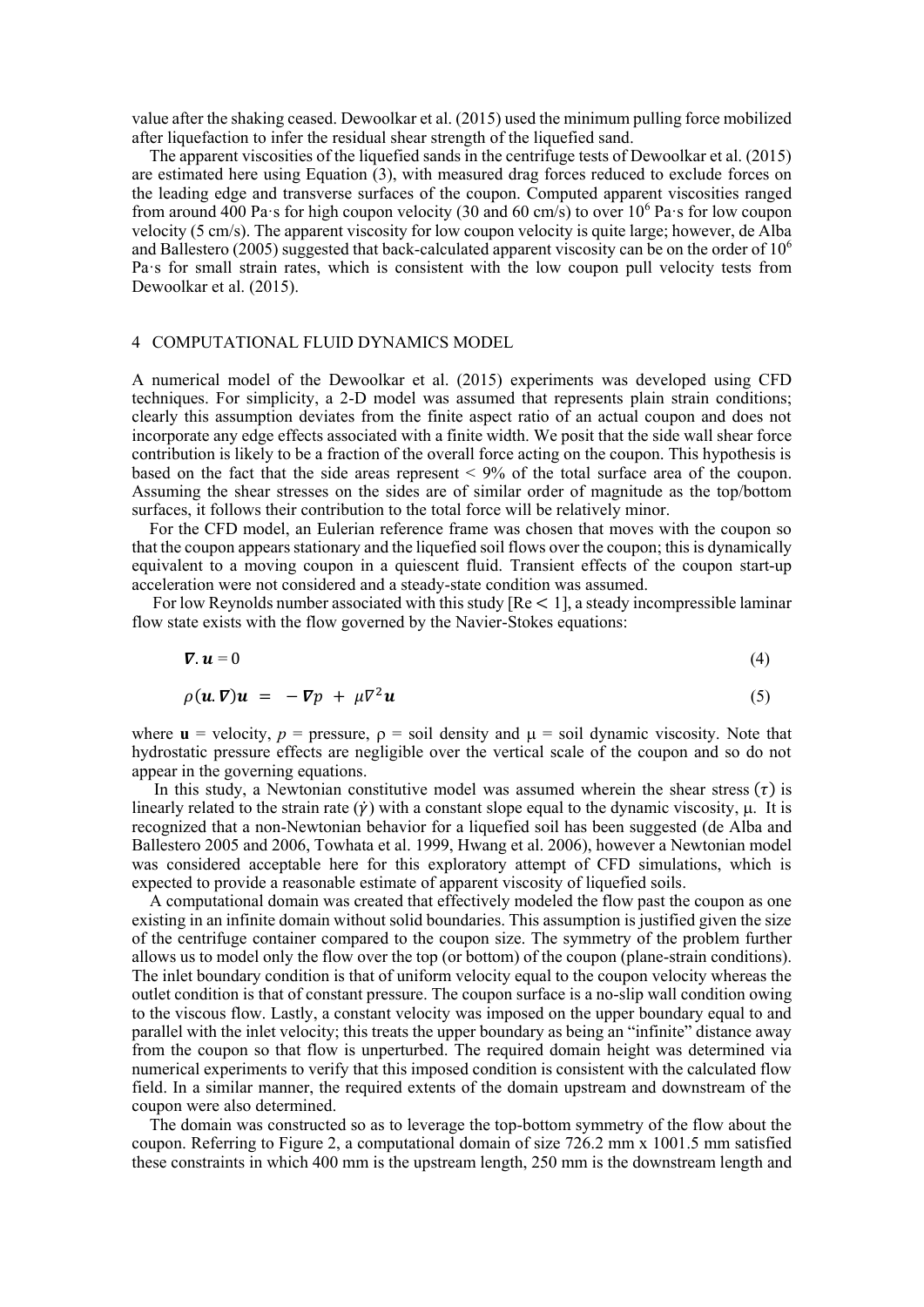the upper boundary is 1000 mm above the coupon. The need for the significant upper extent of the domain is a consequence of the low Reynolds number of the flow. The domain was meshed with quadrilateral elements concentrated near the coupon surface (see Figure 2) to accurately resolve the viscous boundary layer. Grid sensitivity studies were performed and a final mesh was identified that was sufficiently insensitive to further refinement; the final mesh consisted of 403,450 elements.



Figure 2. Computational domain mesh and mesh elements near the coupon.

The Navier-Stokes equations were solved using a finite-volume-based CFD code (ANSYS Fluent). A second-order upwinding scheme was used to discretize the convective derivative and the SIMPLE algorithm was used for pressure-velocity coupling. Convergence of the iterated solution was determined by monitoring both global residuals (e.g., continuity) as well as point monitors located at key points along the coupon surface.

# 5 COMPARISON BETWEEN COMPUTATIONAL RESULTS AND CLOSED-FORM SOLUTIONS

In an effort to validate the computational model, wall shear stress distributions along the coupon surface were compared to the closed-form Blasius boundary layer solution for laminar flow over an infinite flat plate (Blasius, 1908). Specifically, the wall shear stress distribution is given by (Schlichting, 1979):

$$
\tau_{w}(x) = 0.332 \sqrt{\frac{\rho \mu V^3}{x}}
$$
\n
$$
\tag{6}
$$

where  $\tau_w(x)$  = wall shear at a distance x from the leading edge of the flat plate; V = free-field stream velocity, i.e. velocity outside of the boundary layer.

An interesting observation was made while comparing the wall shear stress distributions from CFD simulations with the Blasius solution, as shown in Figure 3. Here, the simulated wall shear values closely matched the Blasius wall shear values when viscosity is very low, ranging from 0.001 Pa·s (water) to 0.1 Pa·s. However, as viscosity increases to a range between  $100 - 1,500$ Pa·s, the Blasius solution yielded wall shear values many orders of magnitude smaller than the simulated wall shear values. This difference between the closed-form Blasius solution and the simulation results at higher viscosities is a result of small Reynolds numbers of the flow. According to White (1979), at small Reynolds numbers (< 1.0), the viscous region around a flat plate is broad and extends far upstream of the plate, developing a boundary layer very different than that assumed by Blasius (1908). As mentioned earlier, de Alba and Ballestero (2005) back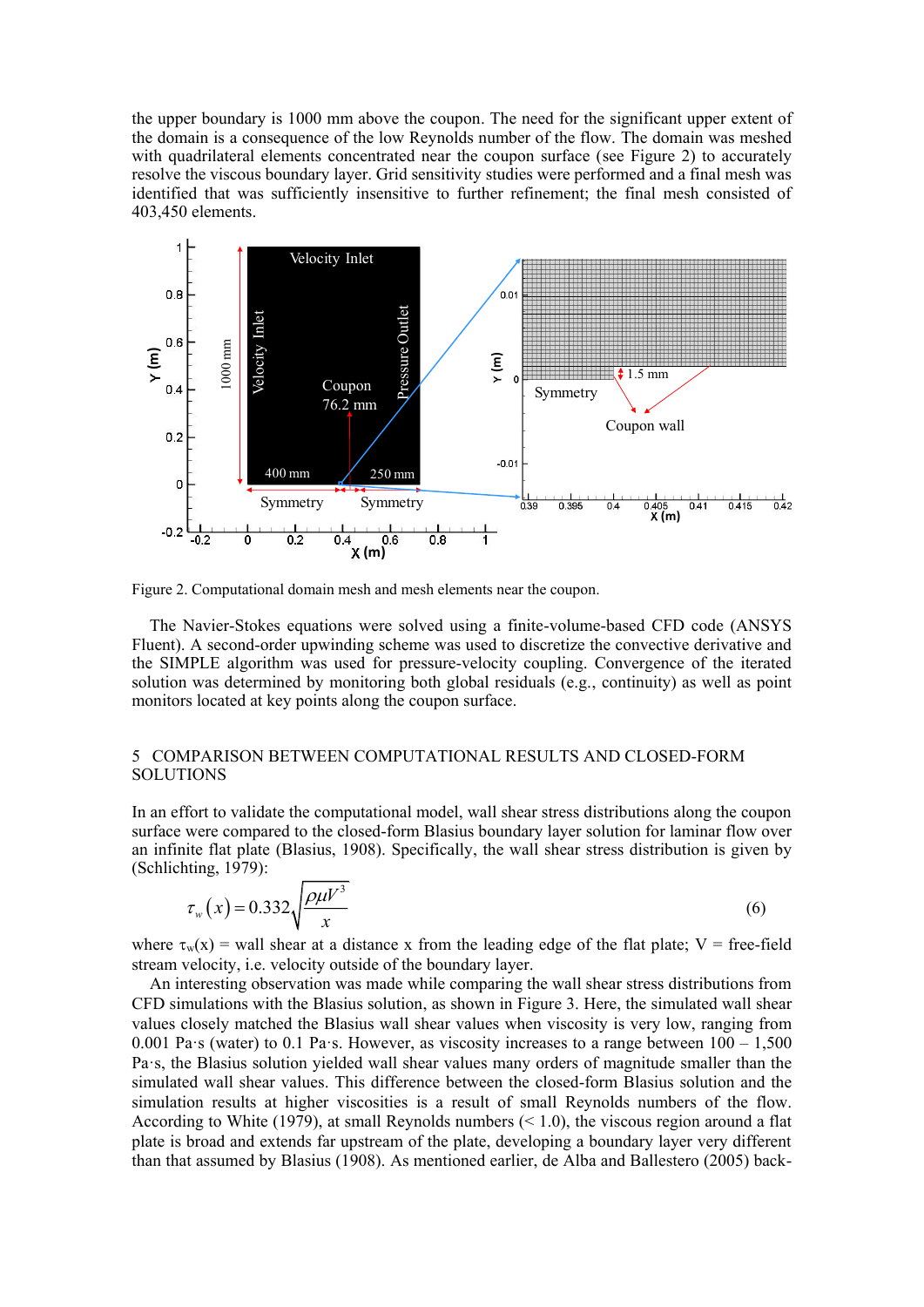calculated very high apparent viscosities of liquefied sand ( $> 10^6$  Pa·s) at low velocities, and hence, small Reynolds numbers using the closed-form solution. Similarly, centrifuge tests of Dewoolkar et al. (2015) at coupon pulling speed of 5 cm/s yielded high apparent viscosities when the closed-form solution was used. These results illustrate that Blasius solution should not be used to estimate apparent viscosities of liquefied soil at small Reynolds numbers  $(< 1.0)$ . In those cases, numerical simulations are a much better approach.

Dewoolkar et al. (2015) reported the residual shear strengths to be  $7.8 - 17.9$  kPa for coupon pulling speed of 5 cm/s. CFD simulations gave coupon wall shear values between 0.134 and 13.44 kPa for 5 cm/s flow velocity and 100 – 10,000 Pa·s viscosity. Clearly, the computed wall shear has a linear relationship with viscosity, consistent with the Newtonian fluid properties. Therefore, the apparent viscosity of liquefied sand is extrapolated linearly to values of  $5.798 - 13.309$  Pa·s for the measured residual shear strengths of  $7.8 - 17.9$  kPa. The resulting liquefied sand viscosities agree reasonably well with the literature.



Figure 3. Comparison of wall shear over a flat plate computed by CFD simulations and closed-form Blasius (1908) solution using a coupon speed of 5 cm/s and varying μ from 0.001 Pa·s (water) to 1500 Pa·s. (a) μ = 0.001 Pa·s (water) and Re = 144.15; (b) μ = 0.1 Pa·s and Re = 1.4415; (c) μ = 100 Pa·s and Re = 1.4415x10<sup>-3</sup>; and (d)  $\mu$  = 1500 Pa·s and Re = 9.61x10<sup>-5</sup>.

## 6 CONCLUSIONS

This study attempted to model liquefied soil as a fluid using CFD; assessed the liquefied soil's apparent viscosities reported in the literature; and evaluated these viscosities using the results of CFD simulations. A review of the literature revealed that apparent viscosities of liquefied soils largely have been inferred from small-scale 1g physical models as well as triaxial tests. The inferred apparent viscosities are scattered and cover a large range  $(<1$  to  $>10^6$  Pa·s) with most values falling between 30 and 3,000 Pa·s. CFD modeling considering Newtonian model indicated the viscosities of liquefied soils to be in the range of about  $5,800 - 13,300$  Pa·s. These values agree reasonably with values reported in the literature when  $Re > 1$ . Importantly, the CFD simulations illustrated that in cases with  $Re < 1$ , apparent viscosities back-calculated using closed-form solutions are many orders of magnitude larger than those inferred from the CFD simulations. Thus, closed-form solutions should not be used to infer apparent viscosity of liquefied soil for these cases.